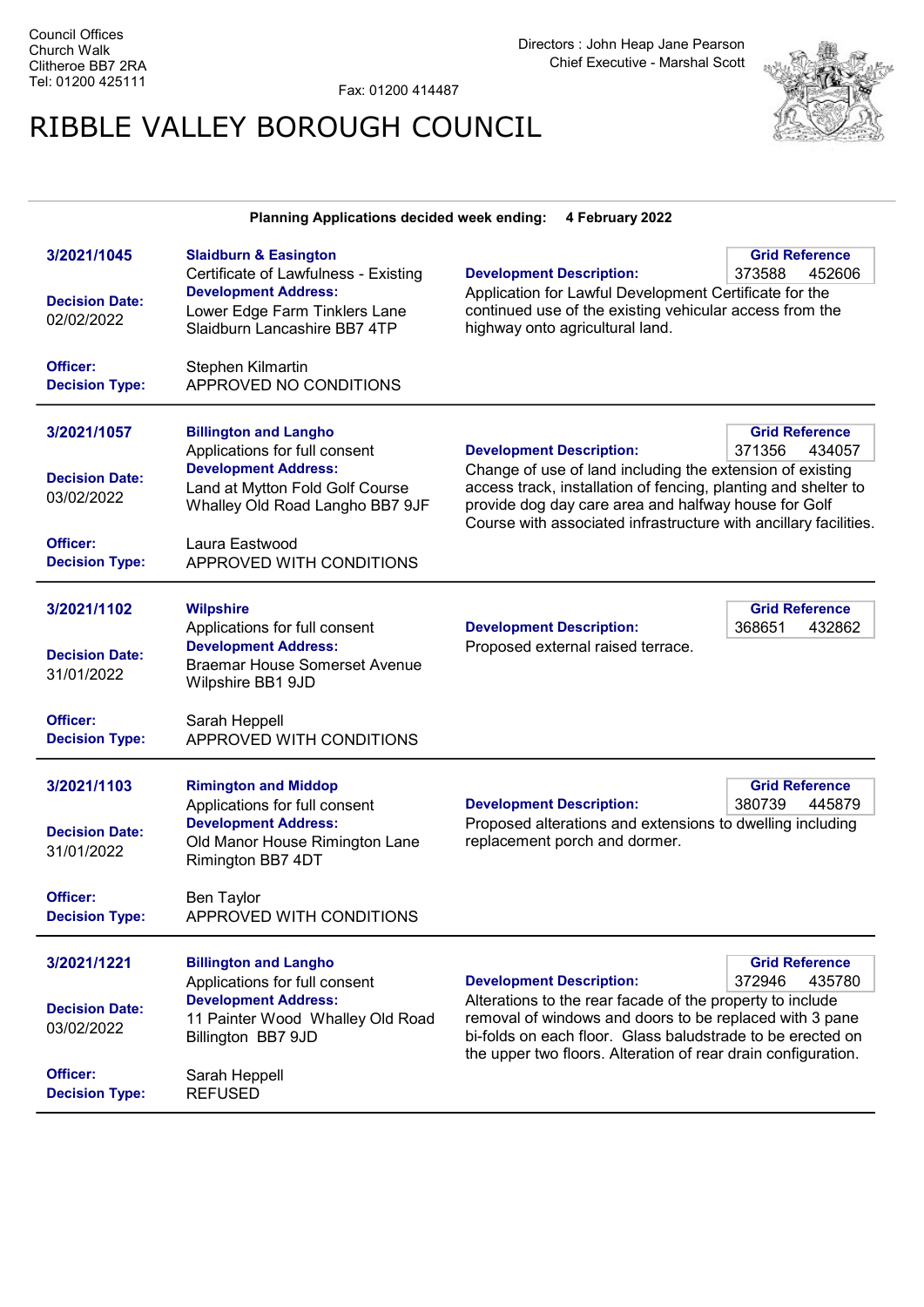| 3/2021/1247<br><b>Decision Date:</b><br>31/01/2022             | <b>Billington and Langho</b><br>Applications for full consent<br><b>Development Address:</b><br>111 Pasturelands Drive Billington<br>BB7 9LJ | <b>Development Description:</b><br>Proposed dormer extensions to front and rear, removal of<br>chimney and associated alterations.                                                                                              | <b>Grid Reference</b><br>372004<br>435320 |
|----------------------------------------------------------------|----------------------------------------------------------------------------------------------------------------------------------------------|---------------------------------------------------------------------------------------------------------------------------------------------------------------------------------------------------------------------------------|-------------------------------------------|
| Officer:<br><b>Decision Type:</b>                              | Sarah Heppell<br>APPROVED WITH CONDITIONS                                                                                                    |                                                                                                                                                                                                                                 |                                           |
| 3/2021/1258<br><b>Decision Date:</b><br>02/02/2022             | Longridge<br>Certificate of Lawfulness - Proposed<br><b>Development Address:</b><br>Park View Fleet Street Longridge<br>PR3 3ED              | <b>Development Description:</b><br>Proposed side extension to form garage, less than half<br>width of existing house.                                                                                                           | <b>Grid Reference</b><br>360251<br>437302 |
| Officer:<br><b>Decision Type:</b>                              | Sarah Heppell<br>PERMISSION NOT REQUIRED                                                                                                     |                                                                                                                                                                                                                                 |                                           |
| 3/2021/1261<br><b>Decision Date:</b><br>31/01/2022<br>Officer: | <b>Barrow</b><br><b>Discharge of Conditions</b><br><b>Development Address:</b><br>Old Row Whalley Road Barrow BB7<br>9AZ<br>Ben Taylor       | <b>Development Description:</b><br>Discharge of Conditions 27 (Construction Method<br>Statement), 28 (Street phasing and completion plan) and 29<br>(Management and Maintenance Details) of planning<br>permission 3/2016/0146. | <b>Grid Reference</b><br>373779<br>438441 |
| <b>Decision Type:</b>                                          | APPROVED WITH CONDITIONS                                                                                                                     |                                                                                                                                                                                                                                 |                                           |
| 3/2021/1265<br><b>Decision Date:</b><br>02/02/2022             | <b>Rimington and Middop</b><br>Applications for full consent<br><b>Development Address:</b><br>Manor House Howgill Lane<br>Rimington BB7 4EF | <b>Development Description:</b><br>Erection of garage for ancillary use in connection with new<br>dwelling approved under 3/2018/0036 and extension of<br>residential curtilage. Resubmission of 3/2020/0966.                   | <b>Grid Reference</b><br>382506<br>446021 |
| Officer:<br><b>Decision Type:</b>                              | Laura Eastwood<br>APPROVED WITH CONDITIONS                                                                                                   |                                                                                                                                                                                                                                 |                                           |
| 3/2021/1273<br><b>Decision Date:</b><br>03/02/2022             | <b>Mellor</b><br>Variation of Condition<br><b>Development Address:</b><br>The Rann Saccary Lane Mellor BB1<br>9DL                            | <b>Development Description:</b><br>Variation of Condition 5 (Materials) of planning application<br>3/2021/0554. Proposed change of roofing material from<br>grey slate to a natural welsh blue slate to match the house.        | <b>Grid Reference</b><br>366249<br>431833 |
| Officer:<br><b>Decision Type:</b>                              | Sarah Heppell<br><b>REFUSED</b>                                                                                                              |                                                                                                                                                                                                                                 |                                           |
| 3/2021/1276<br><b>Decision Date:</b><br>04/02/2022             | <b>Worston</b><br>Applications for full consent<br><b>Development Address:</b><br>Victoria House West Lane Worston<br>Clitheroe BB7 1QA      | <b>Development Description:</b><br>Proposed detached garage/office conversion to granny<br>annexe.                                                                                                                              | <b>Grid Reference</b><br>376779<br>442760 |
| Officer:<br><b>Decision Type:</b>                              | <b>Ben Taylor</b><br>APPROVED WITH CONDITIONS                                                                                                |                                                                                                                                                                                                                                 |                                           |